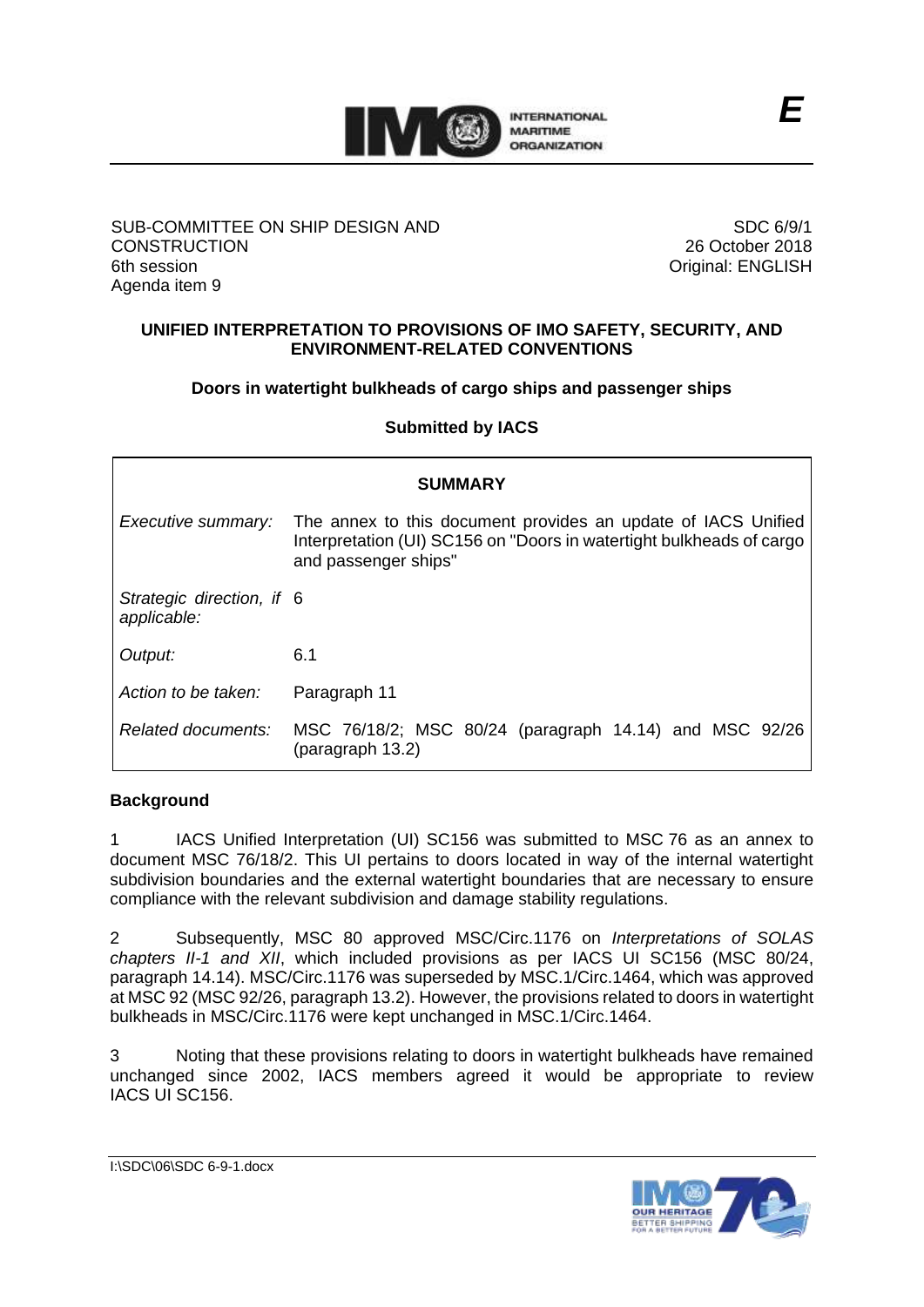#### **Discussion**

4 In the work it has undertaken in revising UI SC156, IACS has reflected the amendments to the SOLAS regulations and the Explanatory notes to SOLAS chapter II-1, up to and including those provided in resolutions MSC.421(98) and MSC.429(98) and the IMO codes to which the unified interpretation refers.

5 Furthermore, IACS also updated the configuring of the table in the UI, which provides the provisions for doors regarding their operation mode, as follows:

- .1 the division showing the position of the doors has been changed from "position relative to equilibrium or intermediate waterplane" to "position relative to bulkhead or freeboard deck", in the same way that SOLAS divides the position of the doors; and
- .2 in order to avoid an overly complex single table to address the provisions in paragraph 4 above, the table is now divided into two parts – one for doors in external watertight boundaries and another for doors in internal watertight boundaries.

6 Taking the above comments into consideration, IACS has adopted Rev.1 of UI SC156 as set out in the annex to this document. IACS urges the Sub-Committee to consider updating MSC.1/Circ.1464 to take into account Rev.1 of IACS UI SC156.

7 The Sub-Committee is invited to note that IACS members will implement Rev.1 of UI SC 156 as follows, unless they are provided with written instructions to implement a different interpretation by the Administration on whose behalf they are authorized to act as a recognized organization:

- .1 on ships contracted for construction on or after 1 January 2020;
- .2 in the absence of a building contract, the keel of which is laid or which are at a similar stage of construction on or after 1 July 2020; or
- .3 ships delivered on or after 1 January 2024.

8 During the development of Rev.1 of UI SC156, IACS noted that there appears to be some inconsistencies between the requirements in the SOLAS and MARPOL Conventions and ICLL regarding doors in watertight bulkheads. These are:

- .1 the requirements related to hinged watertight doors are only clearly specified in SOLAS; and
- .2 in SOLAS, the requirements for doors in watertight bulkheads vary according to the frequency of use of the doors, i.e. "Norm Closed", "Perm Closed", "Norm Open", "Used", etc. as shown in the table in the unified interpretation. However, the requirements in IMO instruments other than SOLAS are compatible with those in SOLAS for doors in watertight bulkheads to be used while at sea, which are described as "Used" in the table in the unified interpretation; and there are no requirements for doors, other than "Used" doors, in these other instruments.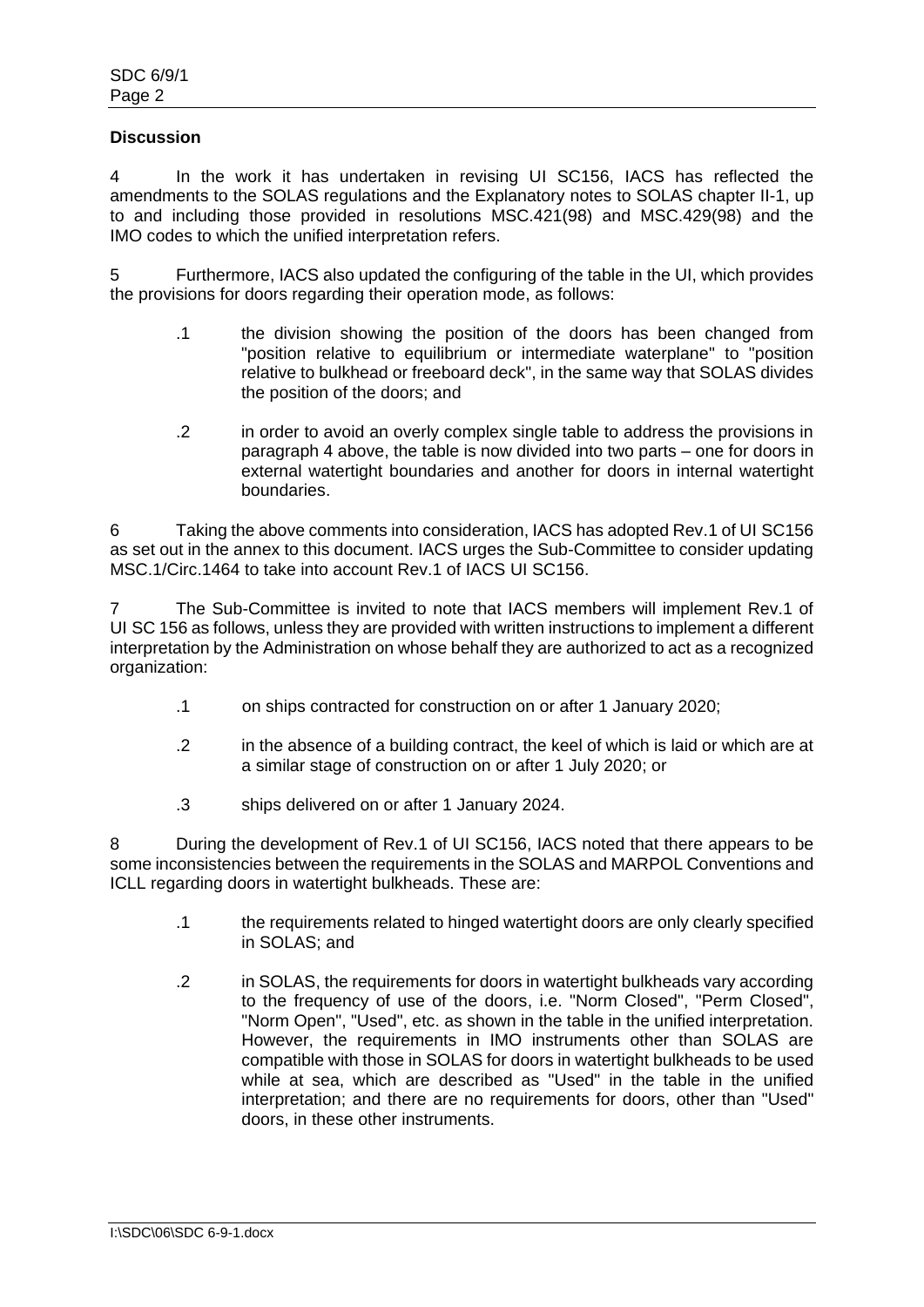9 Taking account of the comments in paragraph 8 above, IACS has reviewed the MARPOL Convention, the ICLL, and the IBC and IGC Codes in relation to the requirements therein for doors other than those defined as "used", such as hinged doors which are "permanently closed" and especially hinged doors which are "normally closed", etc. It is apparent that these types of doors are not clearly specified in these IMO instruments. IACS is of the view that it would be reasonable to consider such doors in accordance with the requirements in SOLAS, which have only recently been updated regarding the requirements for doors in watertight bulkheads.

10 IACS wishes to draw the attention of the Sub-Committee to issues discussed in paragraphs 8 and 9 above; and to propose that a discussion be initiated, with a view to improving the consistency of application of these requirements across all conventions and codes.

#### **Action requested of the Sub-Committee**

- 11 The Sub-Committee is invited to consider:
	- .1 Rev.1 of IACS UI SC156, as provided in the annex to this doument, including its application by IACS members as explained in paragraph 7 above;
	- .2 reviewing MSC.1/Circ.1464 with a view to aligning it with the provisions in Rev.1 of IACS UI SC156; and
	- .3 the discussion in paragraphs 8 and 9 above, and the proposal in paragraph 10 above,

and take action, as appropriate.

\*\*\*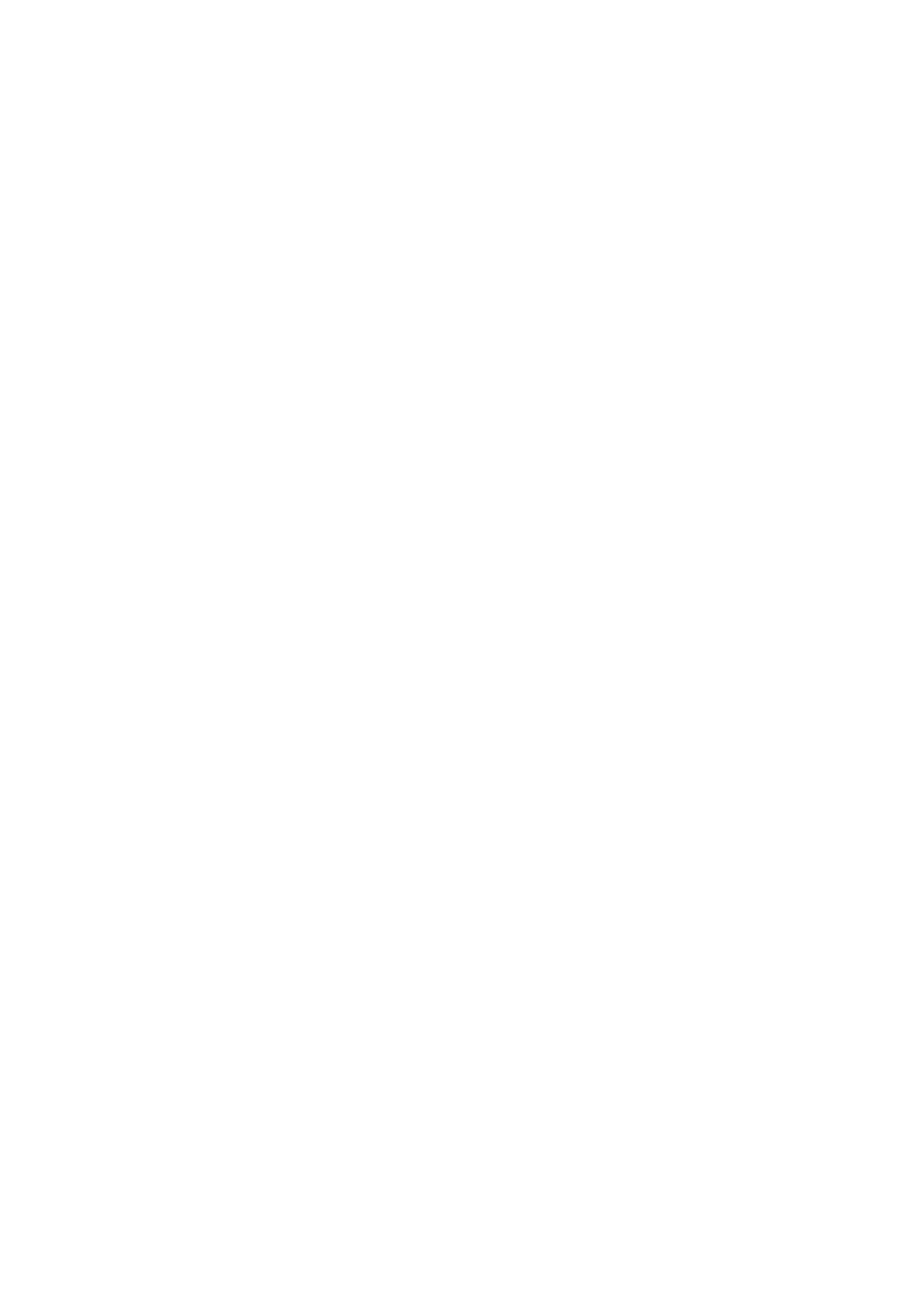#### **ANNEX**

# (June 2002) **Doors in watertight bulkheads of cargo ships and passenger ships**

**Application**

**SC**

**156**

(Rev.1 Oct 2018)

> This unified interpretation pertains to doors located in way of the internal watertight subdivision boundaries and the external watertight boundaries necessary to ensure compliance with the relevant subdivision and damage stability regulations.

> This unified interpretation does not apply to doors located in external boundaries above equilibrium or intermediate waterplanes.

> The design and testing requirements for watertight doors vary according to their location relative to the 1) equilibrium waterplane or intermediate waterplane at any stage of assumed flooding and or 2) bulkhead deck or freeboard deck.

> This UI applies to ships subject to certification under SOLAS, MARPOL, ICLL, the IBC Code and the IGC Code in accordance with SOLAS II-1/Reg. 4.1 and Reg.4.2 as amended by resolution MSC.421(98).

> Small cargo vessels not subject to damage stability requirements are not required to comply with the full scheme. 1

Note:

- 1. This UI SC 156 is to be uniformly implemented by IACS Members and Associates from 1 January 2003.
- 2. Rev.1 of this Unified Interpretation is to be applied by Members on ships contracted for construction on or after 1 January 2020 (in the absence of a building contract, the keel of which is laid or which are at a similar stage of construction on or after 1 July 2020) or delivered on or after 1 January 2024.
- 3. The "contracted for construction" means the date on which the contract to build the vessel is signed between the prospective owner and the shipbuilder. For further details regarding the date of "contract for construction", refer to IACS Procedural Requirement (PR) No. 29.

Footnote:

<sup>&</sup>lt;sup>1</sup> Doors in watertight bulkheads of small cargo ships, not subject to any statutory subdivision and damage stability requirements, may be hinged quick acting doors arranged to open out of the major space protected. They shall be constructed in accordance with the requirements of the classing society and have notices affixed to each side stating, "To be kept closed at sea".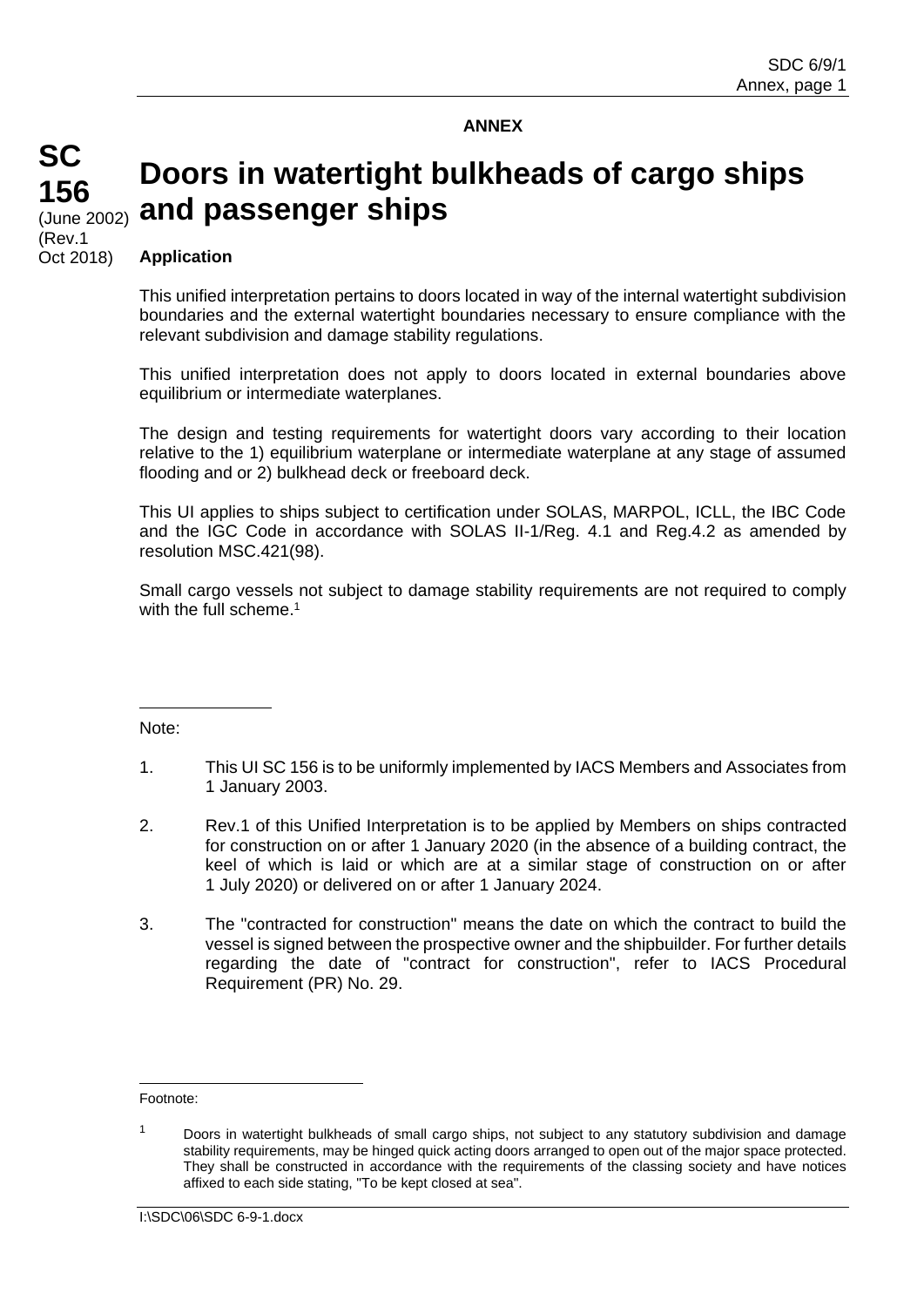#### **1. Definitions**

For the purpose of this UI the following definitions apply:

**Watertight:** Capable of preventing the passage of water in any direction under a design head. The design head for any part of a structure shall be determined by reference to its location relative to the bulkhead deck or freeboard deck, as applicable, or to the most unfavourable equilibrium/intermediate waterplane, in accordance with the applicable subdivision and damage stability regulations, whichever is the greater. A watertight door is thus one that will maintain the watertight integrity of the subdivision bulkhead in which it is located.

**Equilibrium Waterplane:** The waterplane in still water when, taking account of flooding due to an assumed damage, the weight and buoyancy forces acting on a vessel are in balance. This relates to the final condition when no further flooding takes place or after cross flooding is completed.

**Intermediate Waterplane:** The waterplane in still water, which represents the instantaneous floating position of a vessel at some intermediate stage between commencement and completion of flooding when, taking account of the assumed instantaneous state of flooding, the weight and buoyancy forces acting on a vessel are in balance.

**Sliding Door or Rolling Door:** A door having a horizontal or vertical motion generally parallel to the plane of the door.

**Hinged Door:** A door having a pivoting motion about one vertical or horizontal edge.

### **2. Structural Design**

Doors shall be of approved design and substantial construction in accordance with the requirements of the classing society and shall be of a strength equivalent to that of the subdivision bulkheads in which they are fitted.

#### **3. Operation Mode, Location and Outfitting**

Doors shall be fitted in accordance with all requirements regarding their operation mode, location and outfitting, i.e. provision of controls, means of indication, etc., as shown in table 1 below. This table is to be read in conjunction with the following general notes: For passenger ships the watertight doors and their controls are to be located in compliance with SOLAS II-1/13.5.3 and II-1/13.7.1.2.2.

#### **3.1 Frequency of Use whilst at sea**

#### **Normally Closed**

Kept closed at sea but may be used if authorized. To be closed again after use.

#### **Permanently Closed**

The time of opening such doors in port and of closing them before the ship leaves port shall be entered in the logbook. Should such doors be accessible during the voyage, they shall be fitted with a device to prevent unauthorized opening.

#### **Normally Open**

May be left open provided it is always ready to be immediately closed.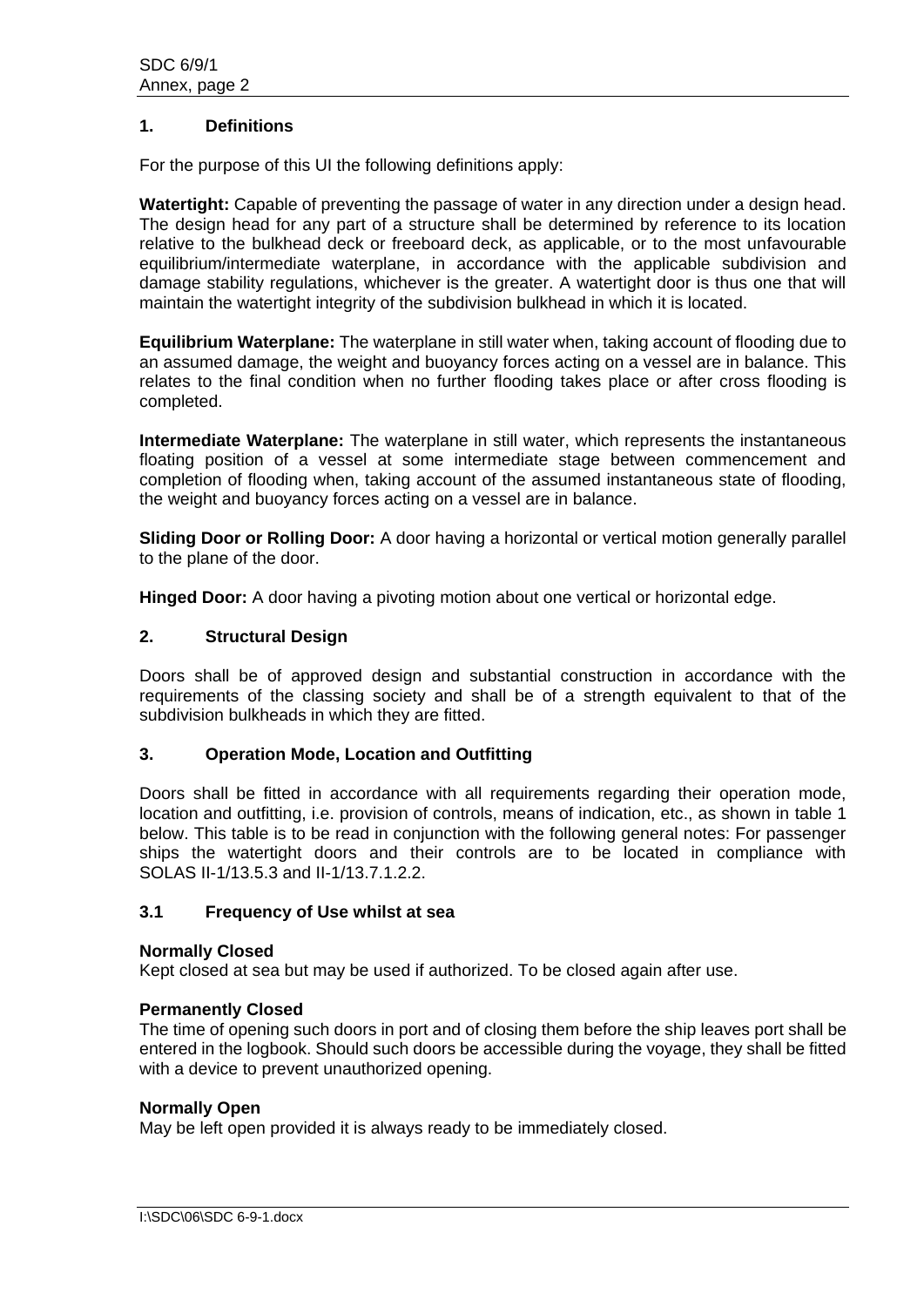### **Used**

In regular use, may be left open provided it is ready to be immediately closed.

## **3.2 Type**

| Power operated, sliding or rolling <sup>2</sup> | <b>POS</b> |
|-------------------------------------------------|------------|
| Power operated, hinged                          | <b>POH</b> |
| Sliding or Rolling                              | S          |
| Hinged                                          | н          |

#### **3.3 Control**

### **3.3.1 Local**

All doors, except those which are to be permanently closed at sea, are to be capable of being opened and closed by hand (and by power, where applicable<sup>3</sup>) locally from both sides of the doors, with the ship listed to either side.

For passenger ships, the angle of list at which operation by hand is to be possible is 15 degrees or the maximum angle of heel during intermediate stages of flooding, whichever is the greater.

For cargo ships, the angle of list at which operation by hand is to be possible is 30 degrees.

### **3.3.2 Remote**

Where indicated in table 1, doors are to be capable of being remotely closed by power from the bridge<sup>4</sup> for all ships, and by hand also from a position above the bulkhead deck for passenger ships as required by SOLAS II-1/13 7.1.4. Where it is necessary to start the power unit for operation of the watertight door, means to start the power unit is also to be provided at remote control stations. The operation of such remote control is to be in accordance with SOLAS II-1/13.8.1 to 13.8.3. For tankers, where there is a permanent access from a pipe tunnel to the main pump room, the watertight door shall be capable of being manually closed from outside the main pump room entrance in addition to the requirements above.

#### **3.4 Indication<sup>5</sup>**

3.4.1 Where shown in table 1, position indicators are to be provided at all remote operating positions for all ships and provided locally on both sides of the internal doors for cargo ships, to show whether the doors are open or closed and, if applicable, with all dogs/cleats fully and properly engaged.

3.4.2 The door position indicating system is to be of self-monitoring type and the means for testing of the indicating system are to be provided at the position where the indicators are fitted.

 $\overline{a}$ 

Footnotes:

<sup>2</sup> Rolling doors are technically identical to sliding doors.<br>3 Arrangements for passenger ships shall be in accorded

Arrangements for passenger ships shall be in accordance with SOLAS II-I/13.7.1.4 and 13.7.1.5.

<sup>4</sup> Arrangements shall be in accordance with SOLAS II-1/13.7.1.5 for passenger ships and 13-1.2 for cargo ships.

<sup>5</sup> Refer to SOLAS II-I/Reg.13, 13-1, 15-1 and 17-1, IEC 60092-504, IMO International Code on Alarms and Indicators 2009).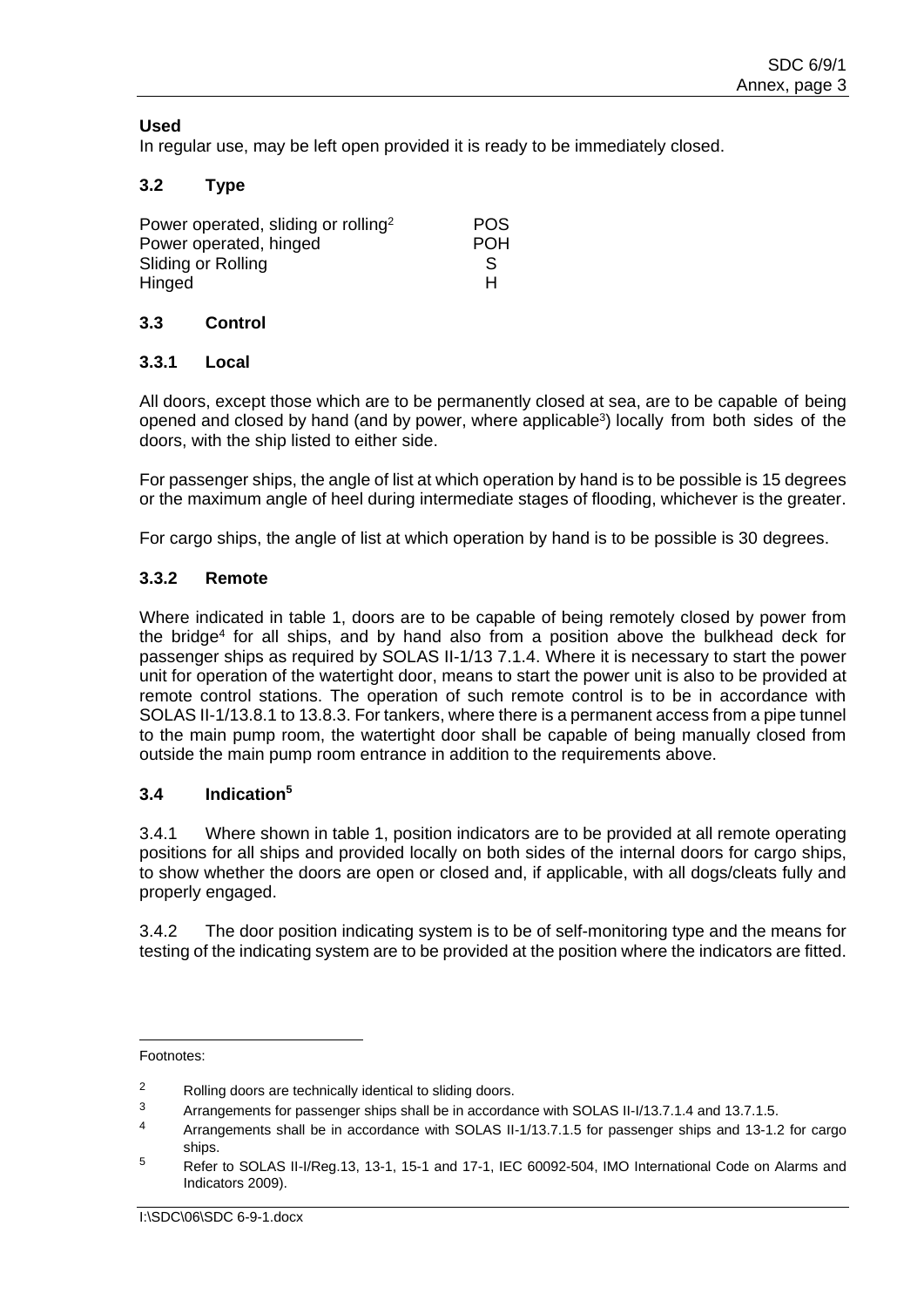3.4.3 A diagram showing the location of the door and an indication to show its position shall be provided at the central operating console located at the navigating bridge. A red light shall indicate the door is in the open position and a green light shall indicate the door is in the closed position. When the door is closed from this remote position, the red light shall flash when the door is in an intermediate position. This applies to passenger ships and cargo ships.

3.4.4 Signboard/instructions should be placed in way of the door advising how to act when the door is in "doors closed" mode.

# **3.5 Alarms<sup>5</sup>**

3.5.1 Failure of the normal power supply of the required alarms shall be indicated by an audible and visual alarm.

3.5.2 All door types, including power-operated sliding watertight doors which are to be capable of being remotely closed are to be provided with an audible alarm, distinct from any other alarm in the area, which will sound whenever such a door is remotely closed. For passenger ships the alarm shall sound for at least 5 s but not more than 10 s before the door begins to move and shall continue sounding until the door is completely closed. In the case of remote closure by hand operation, an alarm is required to sound only while the door is actually moving. In passenger areas and areas of high ambient noise, the audible alarms are to be supplemented by visual signals at both sides of the doors.

3.5.3 All watertight doors, including sliding doors, operated by hydraulic door actuators, either a central hydraulic unit or independent for each door is to be provided with a low fluid level alarm or low gas pressure alarm, as applicable, or some other means of monitoring loss of stored energy in the hydraulic accumulators. This alarm is to be both audible and visible and shall be located on the central operating console at the navigation bridge.

# **3.6 Notices**

As shown in table 1, doors which are normally closed at sea but not provided with means of remote closure, are to have notices fixed to both sides of the doors stating, "To be kept closed at sea". Doors which are to be permanently closed at sea are to have notices fixed to both sides stating, "Not to be opened at sea".

#### **4. Fire Doors**

Watertight doors may also serve as fire doors but need not be fire-tested notwithstanding the fire resistance of the division in which the watertight doors are fitted. However, such doors fitted above the bulkhead deck on passenger ships shall be tested to the FTP Code in accordance with the division they are fitted. If it is not practicable to ensure self-closing, means of indication on the bridge showing whether these doors are open or closed and a notice stating "To be kept closed at sea" can be alternative of the self-closing.

Where a watertight door is located adjacent to a fire door, both doors shall be capable of independent operation, remotely if required by SOLAS ll-1/13.8.1 to 13.8.3 and from both sides of each door.

Footnote:

<sup>5</sup> Refer to SOLAS II-I/Reg.13, 13-1, 15-1 and 17-1, IEC 60092-504, IMO International Code on Alarms and Indicators 2009).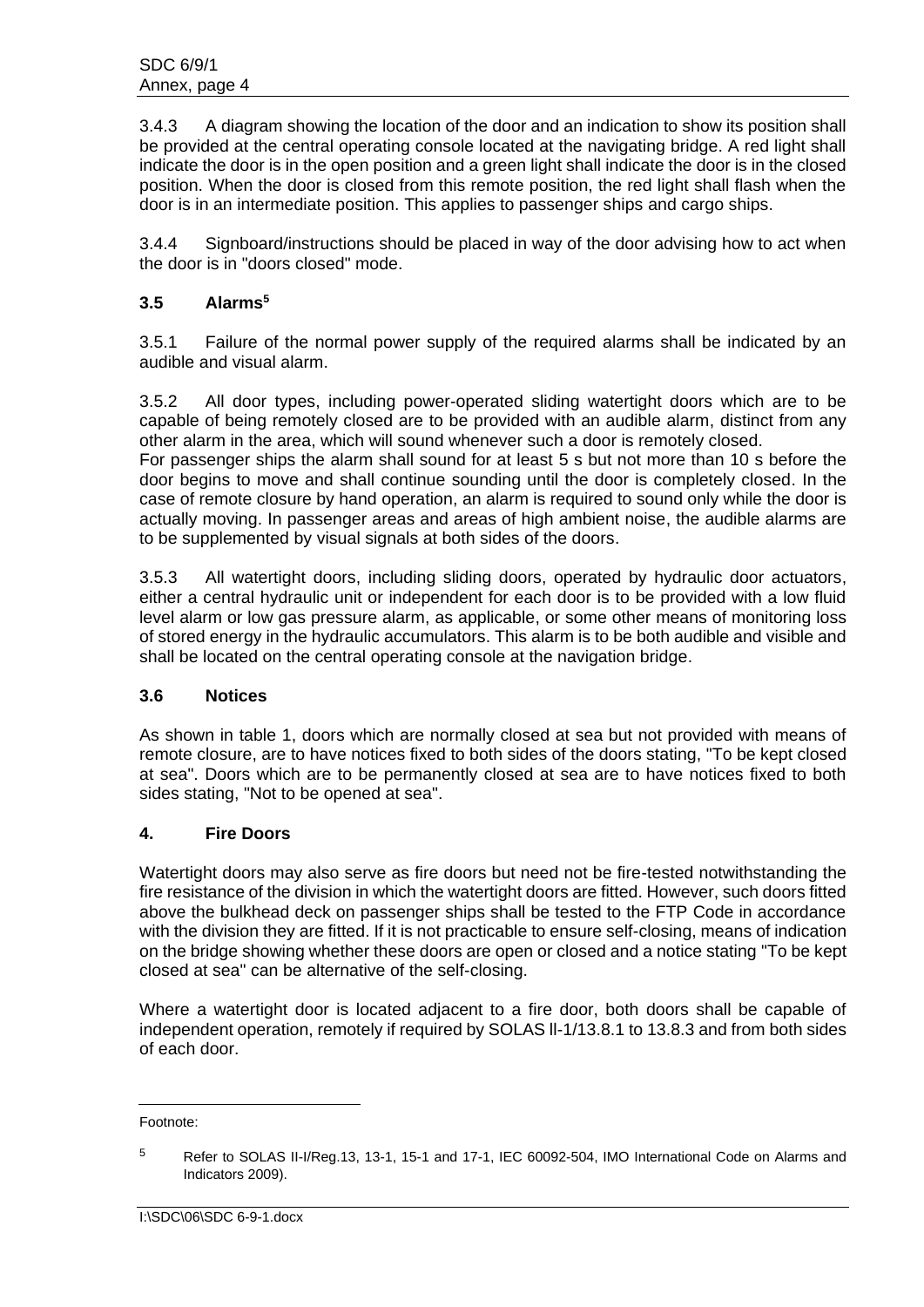# **5. Testing**

5.1 Doors which become immersed by an equilibrium or intermediate waterplane are to be subjected to a hydrostatic pressure test.

5.1.1 For large doors intended for use in the watertight subdivision boundaries of cargo spaces, structural analysis may be accepted in lieu of pressure testing. Where such doors utilize gasket seals, a prototype pressure test to confirm that the compression of the gasket material is capable of accommodating any deflection, revealed by the structural analysis, is to be carried out.

5.2 Doors which are not immersed by an equilibrium or intermediate waterplane but become intermittently immersed at angles of heel in the required range of positive stability beyond the equilibrium position are to be hose tested.<sup>6</sup>

For clarification purposes it shall be noted that even though these doors are covered by the text in this UI, in accordance with the practice of the LL, SOLAS and MARPOL Conventions such hose testing usually is related to weathertight doors rather than to watertight doors.

# **5.3 Pressure Testing**

5.3.1 The head of water used for the pressure test shall correspond at least to the head measured from the lower edge of the door opening, at the location in which the door is to be fitted in the vessel, to the bulkhead deck or freeboard deck, as applicable, or to the most unfavourable damage waterplane, if that be greater. Testing may be carried out at the factory or other shore-based testing facility prior to installation in the ship.

#### **5.3.2 Leakage Criteria**

5.3.2.1 The following acceptable leakage criteria should apply to

| Doors with gaskets          | No leakage               |
|-----------------------------|--------------------------|
| Doors with metallic sealing | Max leakage 1 litre/min. |

5.3.2.2 Limited leakage may be accepted for pressure tests on large doors located in cargo spaces employing gasket seals or guillotine doors located in conveyor tunnels, in accordance with the following:7

Leakage rate(litre/min) =

$$
\frac{(P+4.572)\bullet h^3}{6568}
$$

where:  $P =$  perimeter of door opening (metres)  $h =$  test head of water (metres)

5.3.2.3 However, in the case of doors where the water head taken for the determination of the scantling does not exceed 6.10 m, the leakage rate may be taken equal to 0.375 litre/min if this value is greater than that calculated by the above-mentioned formula.

 Footnotes:

 $6$  Additionally, such doors may need to be pressure tested to a head as specified by a National standard or regional agreement.

<sup>&</sup>lt;sup>7</sup> Published in the ATM F 1196, Standard Specification for Sliding Watertight Door Assemblies and referenced in the Title 46 US Code of Federal Regulations 170.270 Door design, operation installation and testing.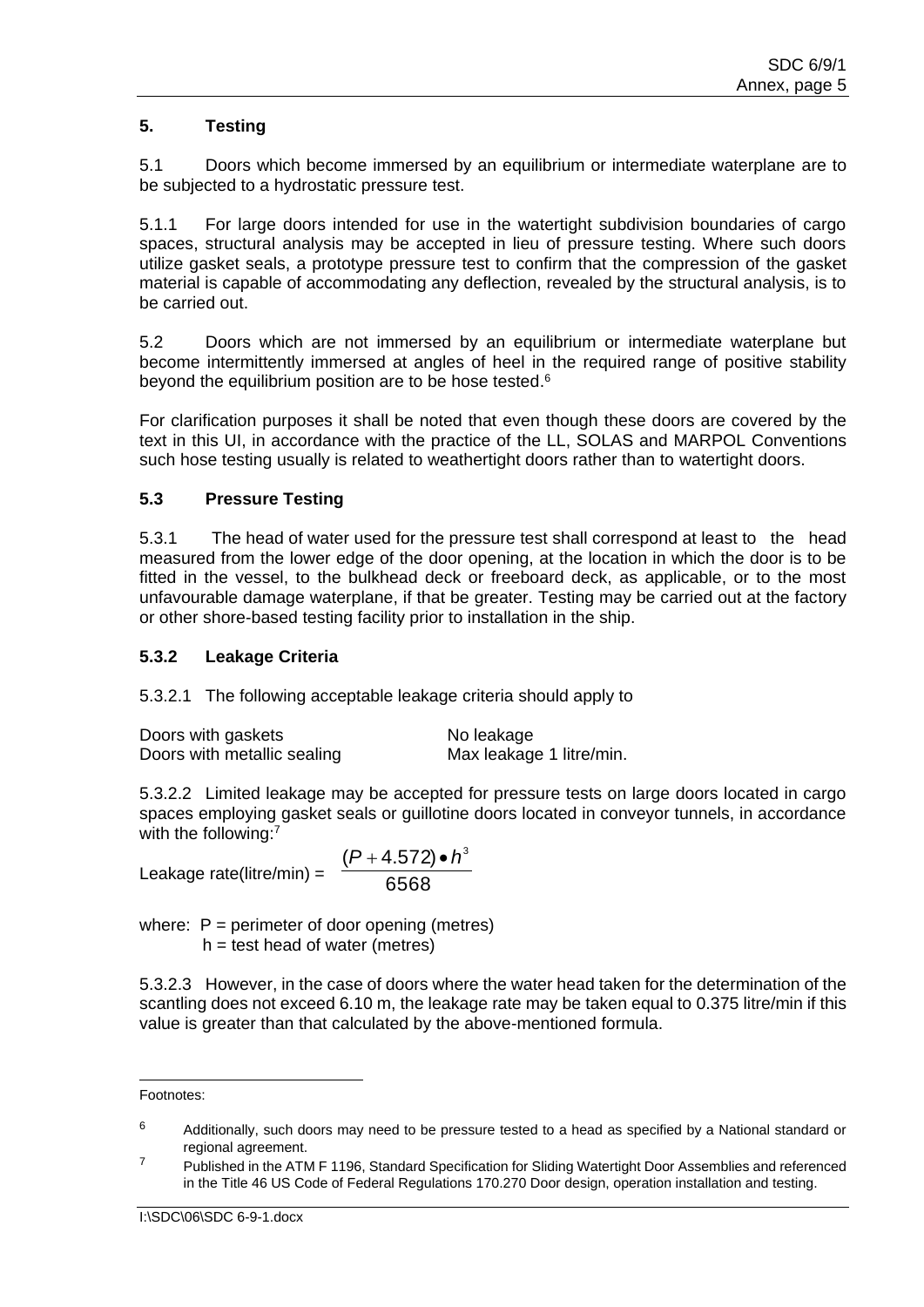5.3.3 For doors on passenger ships which are normally open and used at sea or which become submerged by the equilibrium or intermediate waterplane, a prototype test shall be conducted, on each side of the door, to check the satisfactory closing of the door against a force equivalent to a water height of at least 1 m above the sill on the centre line of the door.<sup>8</sup>

# **5.4 Hose Testing**

5.4.1 All watertight doors shall be subject to a hose test in accordance with UR S14.2.3 after installation in a ship. Hose testing is to be carried out from each side of a door unless, for a specific application, exposure to floodwater is anticipated only from one side. Where a hose test is not practicable because of possible damage to machinery, electrical equipment insulation or outfitting items, it may be replaced by means such as an ultrasonic leak test or an equivalent test.

Footnote:

<sup>8</sup> Arrangements for passenger ships shall be in accordance with SOLAS Reg. II-1/13.5.2.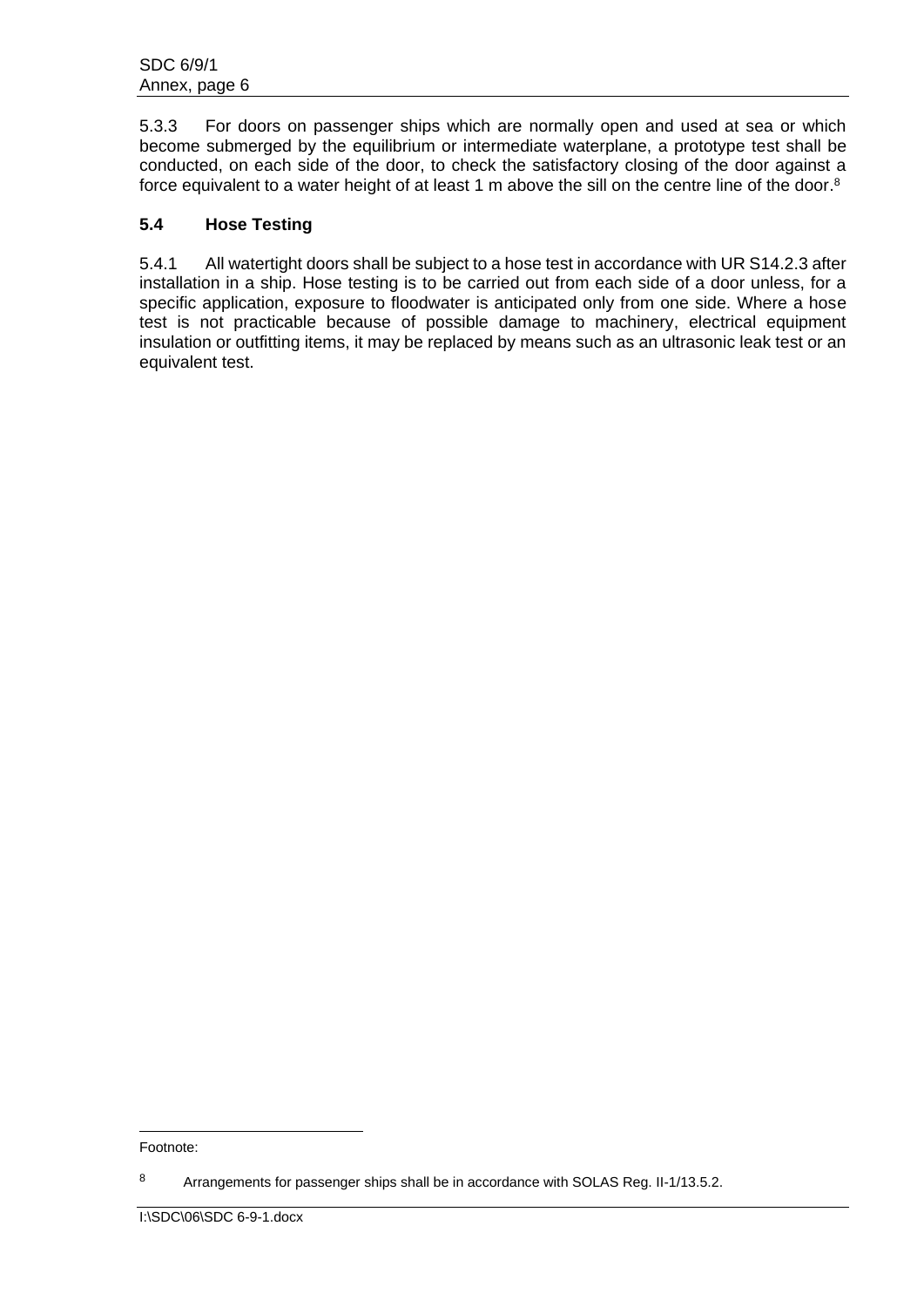#### **Table 1: Doors in Internal Watertight Bulkheads and External Watertight Boundaries in Cargo Ships and Passenger Ships**

## **A. Door in Internal Watertight Bulkheads**

| <b>Position</b>                                 | 1.                                                                                       | 2.                                            | 3.                 | 4.                       | 5.                          | 6.                                          | 7.            | 8.                                                                                             |
|-------------------------------------------------|------------------------------------------------------------------------------------------|-----------------------------------------------|--------------------|--------------------------|-----------------------------|---------------------------------------------|---------------|------------------------------------------------------------------------------------------------|
| relative to<br>bulkhead or<br>freeboard<br>deck | <b>Regulation</b>                                                                        | <b>Frequency</b><br>of Use<br>while at<br>sea | <b>Type</b>        | Remote<br><b>Closure</b> | Remote<br><b>Indication</b> | <b>Audible or</b><br><b>Visual</b><br>Alarm | <b>Notice</b> | <b>Comments</b>                                                                                |
|                                                 |                                                                                          |                                               |                    | I. Passenger Ships       |                             |                                             |               |                                                                                                |
| $(1)$ Below                                     | SOLAS II-1/13.4, 13.5.1,<br>13.5.2, 13.6, 13.7.1, 13.8.1,<br>13.8.2, 22.1, 22.3 and 22.4 | Norm.<br>Closed                               | <b>POS</b>         | Yes                      | Yes                         | Yes<br>(local)                              | No            | Certain doors may<br>be left open, see<br>SOLAS II-1/22.3 and<br><b>IMO</b><br>MSC.1/Circ.1564 |
|                                                 | SOLAS II-1/13.9.1, 13.9.2,<br>14.2, 22.2 and 22.5                                        | Perm.<br>Closed                               | S, H               | <b>No</b>                | <b>No</b>                   | <b>No</b>                                   | Yes           | See Notes $3+4+6$                                                                              |
|                                                 | SOLAS II-1/17.1 and 22.3                                                                 |                                               | POS,<br><b>POH</b> | Yes                      | Yes                         | Yes<br>(local)                              | No            | See Note 7                                                                                     |
|                                                 |                                                                                          |                                               | S, H               | <b>No</b>                | Yes                         | <b>No</b>                                   | Yes           | See Note 1                                                                                     |
| $(2)$ At or<br>above                            | SOLAS II-1/17-1.1, 17-1.2,<br>17-1.3, 23.6 and 23.8                                      | Norm.<br>Closed                               | S, H               | <b>No</b>                | Yes                         | Yes<br>(remote)                             | Yes           | Doors giving access<br>to below Ro-Ro<br><b>Deck</b>                                           |
|                                                 | SOLAS II-1/17-1.1, 17-1.2,<br>17-1.3, 22.7 and 23.3 to<br>23.5                           | Perm.<br>Closed                               | S, H               | No                       | Yes                         | Yes<br>(remote)                             | Yes           | See Notes $1 + 3 + 4$                                                                          |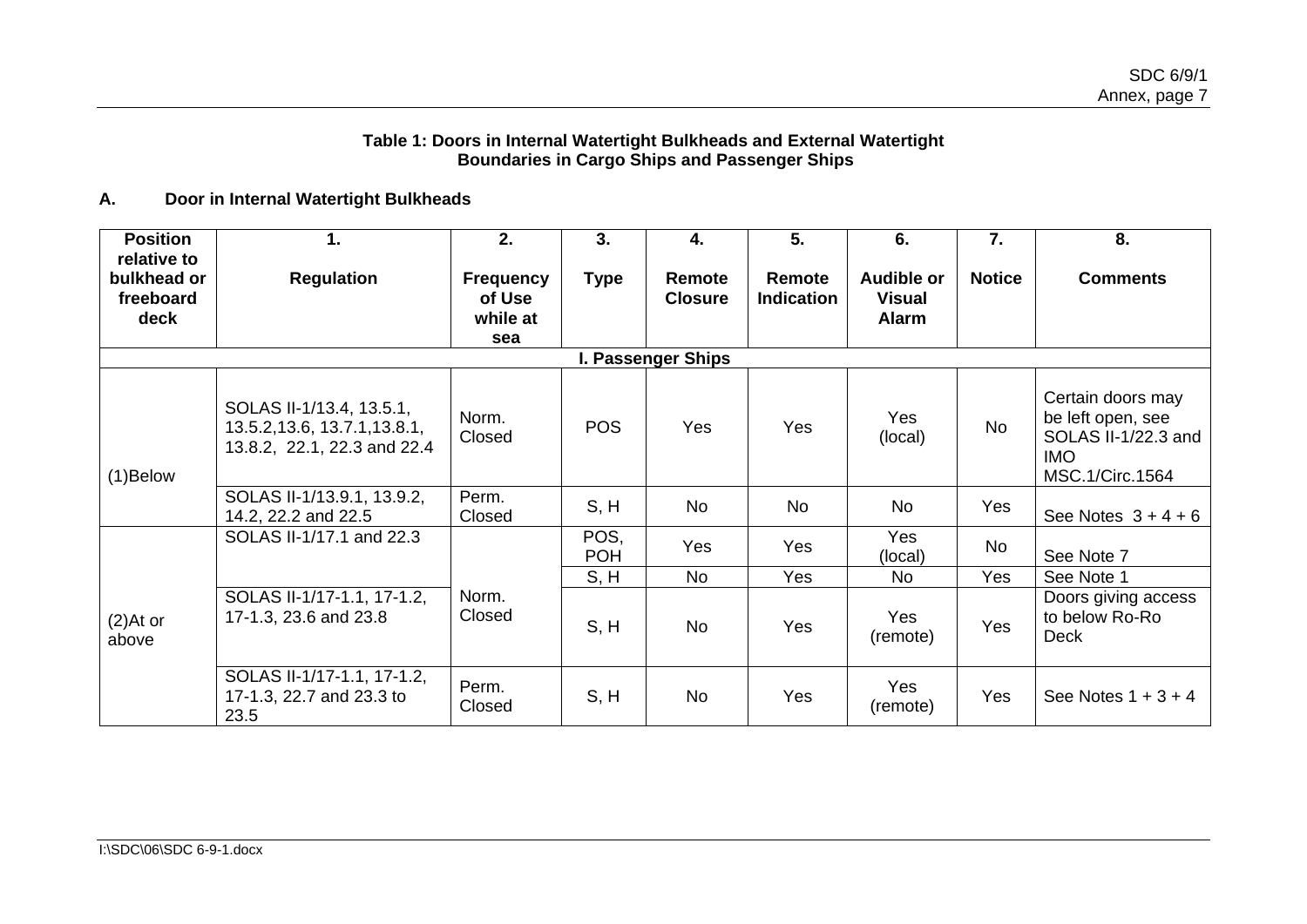SDC 6/9/1 Annex 1, page 8

| <b>Position</b>                                 | 1.                                                                                                            | 2.                                            | 3.          | 4.                       | 5.                          | 6.                                          | $\overline{7}$ . | 8.                |
|-------------------------------------------------|---------------------------------------------------------------------------------------------------------------|-----------------------------------------------|-------------|--------------------------|-----------------------------|---------------------------------------------|------------------|-------------------|
| relative to<br>bulkhead or<br>freeboard<br>deck | <b>Regulation</b>                                                                                             | <b>Frequency</b><br>of Use<br>while at<br>sea | <b>Type</b> | Remote<br><b>Closure</b> | Remote<br><b>Indication</b> | Audible or<br><b>Visual</b><br><b>Alarm</b> | <b>Notice</b>    | <b>Comments</b>   |
|                                                 |                                                                                                               |                                               |             | II. Cargo Ships          |                             |                                             |                  |                   |
| $(1)$ Below                                     | SOLAS II-1/13-1.2 and 22.3<br><b>MARPOL I/28.3</b><br>ICLL66+A.320<br>1988 Protocol to ICLL66<br>IBC, and IGC | Used                                          | <b>POS</b>  | Yes                      | Yes                         | Yes (local)                                 | <b>No</b>        |                   |
|                                                 | SOLAS II-1/13-1.3, 22.3<br>and 24.4                                                                           | Norm.<br>Closed                               | S, H        | No                       | Yes                         | <b>No</b>                                   | Yes              | See Note 1        |
|                                                 | SOLAS II-1/13-1.4, 24.3,<br>and 24.4<br>SOLAS II-1/13-1.4, 13-1.5,<br>22.2, 24.3 and 24.4                     | Perm.<br>Closed                               | S, H        | <b>No</b>                | <b>No</b>                   | <b>No</b>                                   | Yes              | See Notes $3 + 4$ |
| $(2)$ At or                                     | SOLAS II-1/13-1.2 and 22.3<br><b>MARPOL I/28.3</b><br>ICLL66+A.320<br>1988 Protocol to ICLL66<br>IBC, and IGC | Used                                          | <b>POS</b>  | Yes                      | Yes                         | Yes (local)                                 | No               | See Notes $2 + 5$ |
| above                                           | SOLAS II-1/13-1.3, 22.3<br>and 24.4                                                                           | Norm.<br>Closed                               | S, H        | <b>No</b>                | Yes                         | <b>No</b>                                   | Yes              | See Note 1        |
|                                                 | SOLAS II-1/13-1.4, 13-1.5,<br>24.3 and 24.4                                                                   | Perm.<br>Closed                               | S, H        | No                       | <b>No</b>                   | No                                          | Yes              | See Notes $3 + 4$ |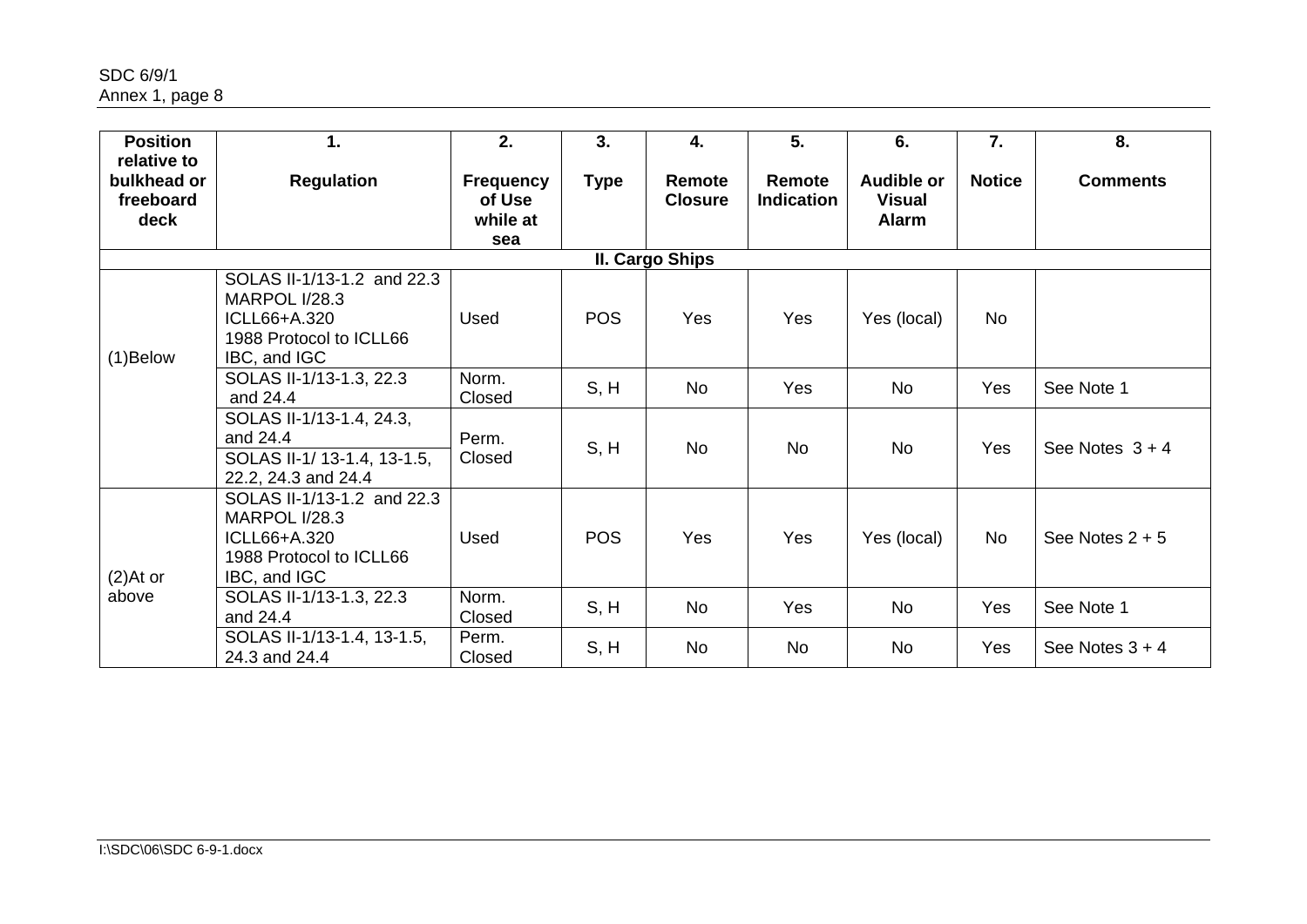Notes:

- 1. If hinged, this door shall be of quick acting or single action type.
- 2. Under ICLL66, doors separating a main machinery space from a steering gear compartment may be hinged quick acting type provided the lower sill of such doors is above the Summer Load Line and the doors remain closed at sea whilst not in use.
- 3. The time of opening such doors in port and closing them before the ship leaves port shall be entered in the logbook, in case of doors in watertight bulkheads subdividing cargo spaces.
- 4. Doors shall be fitted with a device which prevents unauthorized opening.
- 5. Under MARPOL, hinged watertight doors may be acceptable in watertight bulkhead in the superstructure.
- 6. Passenger ships which have to comply with SOLAS II-1/14.2 require an indicator on the navigation bridge to show automatically when each door is closed and all door fastenings are secured.
- 7. Refer to the Explanatory Note to regulation 17.1 of resolution MSC.429(98) regarding sliding watertight doors with a reduced pressure head and sliding semi-watertight doors.